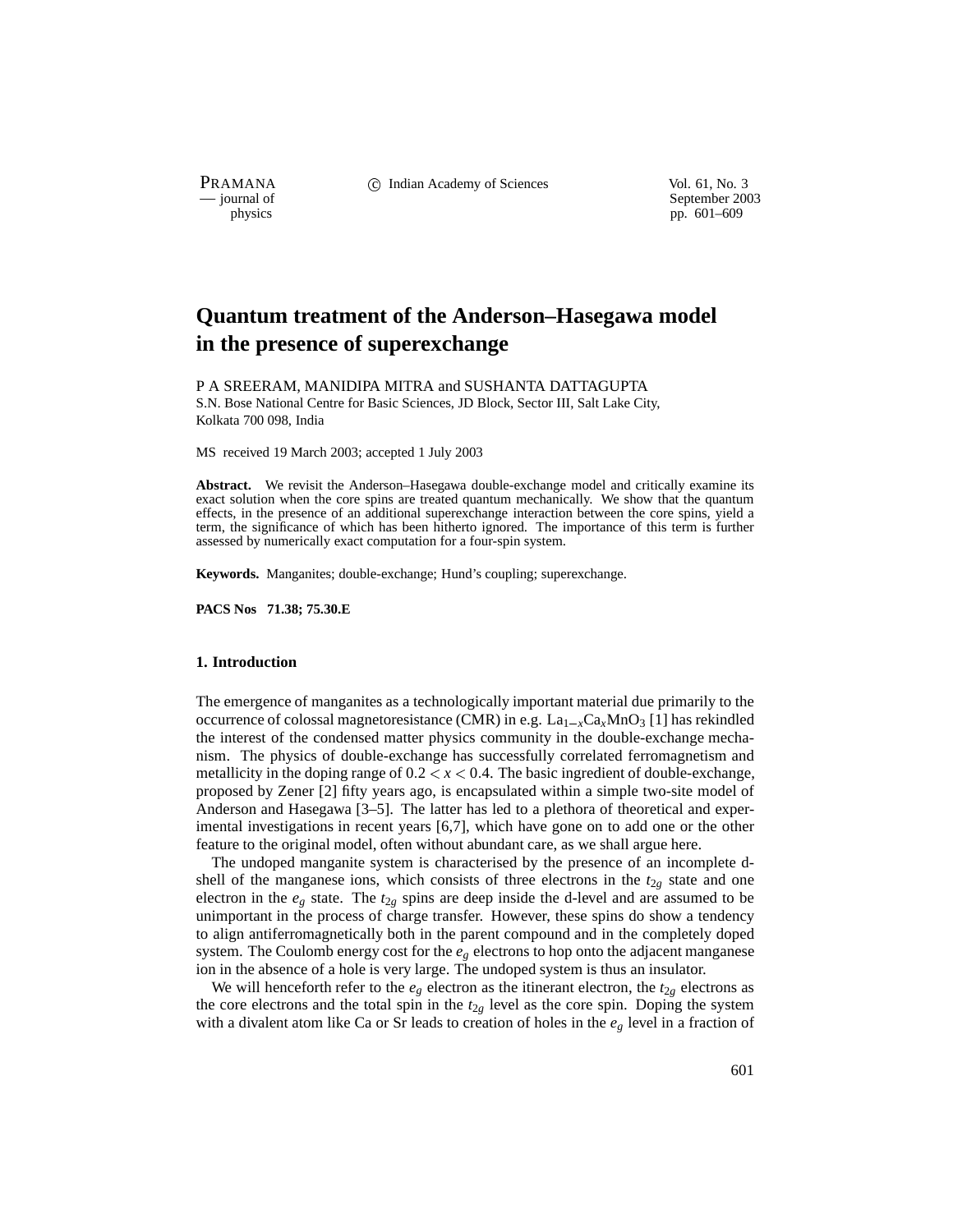### *P A Sreeram, Manidipa Mitra and Sushanta Dattagupta*

the manganese ions. The itinerant electron from the occupied  $e_g$  level of one manganese site can then hop into its nearest neighbor oxygen site, which facilitates hopping to the nearest neighbor unoccupied  $e<sub>g</sub>$  level of another manganese ion, thus leading to a finite conductivity. This process, called the 'double-exchange mechanism', plus the presence of strong Hund's rule coupling between the core spin and the itinerant electron, results in an indirect coupling between neighboring core spins. This in turn relates the magnetic order of the underlying lattice with the transport of the itinerant electron.

The conclusions derived by Anderson and Hasegawa [3] can be summarised as follows. In the limit when Hund's coupling is infinitely strong, the itinerant electron would like to have its spin aligned with the local core spin. Additionally, if the core spin is treated *classically*, the appropriate axis of quantization is the direction of the core spin vector, as far as the itinerant electron is concerned. Now, as the latter hops, it has to readjust its spin to be realigned with the new core spin partner, amounting to a rotation of the quantization axis by an angle θ, which is the polar angle between the core spins *S* <sup>1</sup> and *S* 2. From the property of the spin-1/2 rotation operator it follows that the hopping or the overlap matrix element *t* will be renormalized to  $t\cos(\theta/2)$ , assuming azimuthal symmetry. It then follows that if  $\theta$  equals  $\pi$ , the core spins have antiferromagnetic (AFM) coupling and hopping of the itinerant electron is totally inhibited. On the other hand, if  $\theta$  equals zero, the core spins have ferromagnetic (FM) coupling and hopping is accentuated, thus synergising transport with ferromagnetism. This is the first result of Anderson and Hasegawa. The latter then proceeded to a quantum treatment of the core spins, but still operating within the infinite Hund's coupling limit. Interestingly, it turns out that the energy eigenvalues are identical to the earlier classical case, provided  $cos(\theta/2)$  is identified as a *parameter* which equals  $(S_0 + 1/2)/(2S + 1)$ , where  $S = |S_1| = |S_2|$  and  $S_0 = |S_1 + S_2 + \vec{\sigma}|$ ,  $\vec{\sigma}$  being the spin of the itinerant electron ( $|\vec{\sigma}| = 1/2$ ). Curiously, since  $S_1$ ,  $S_2$  and  $\vec{\sigma}$  add up to  $(2S + 1/2)$  in the FM case for large Hund's coupling, the parameter  $cos(\theta/2)$  would indeed be equal to unity, as in the classical case. But in the AFM case, the parameter reduces to  $1/(2S+1)$ , which goes to the classical value of zero only when  $S \rightarrow \infty$ , thus necessitating an additional constraint on the core spin, if the 'classical' interpretation is to be taken seriously. Needless to say, in between FM and AFM cases, the parameter  $cos(\theta/2)$  would go through a set of discrete (and not continuous) values, thus pointing to the need of a more careful treatment of the core spins in the quantum case.

#### **2. Quantum treatment of AH model**

One of the directions in which the Anderson–Hasegawa treatment has been extended is to recognize the importance of an additional superexchange term between the core spins proportional to *S* <sup>1</sup> *S* 2. It has been assumed in the literature till now that the superexchange term can be simply taken as an extra term, without modification, to be added to the Hamiltonian and that the large Hund's rule coupling affects only the process of charge transfer in these systems. In this paper we show inter alia that superexchange is itself modified if the core spins are dealt with quantum mechanically. Our starting point therefore is the Hamiltonian for a two-site one-electron model, including the superexchange interaction, given by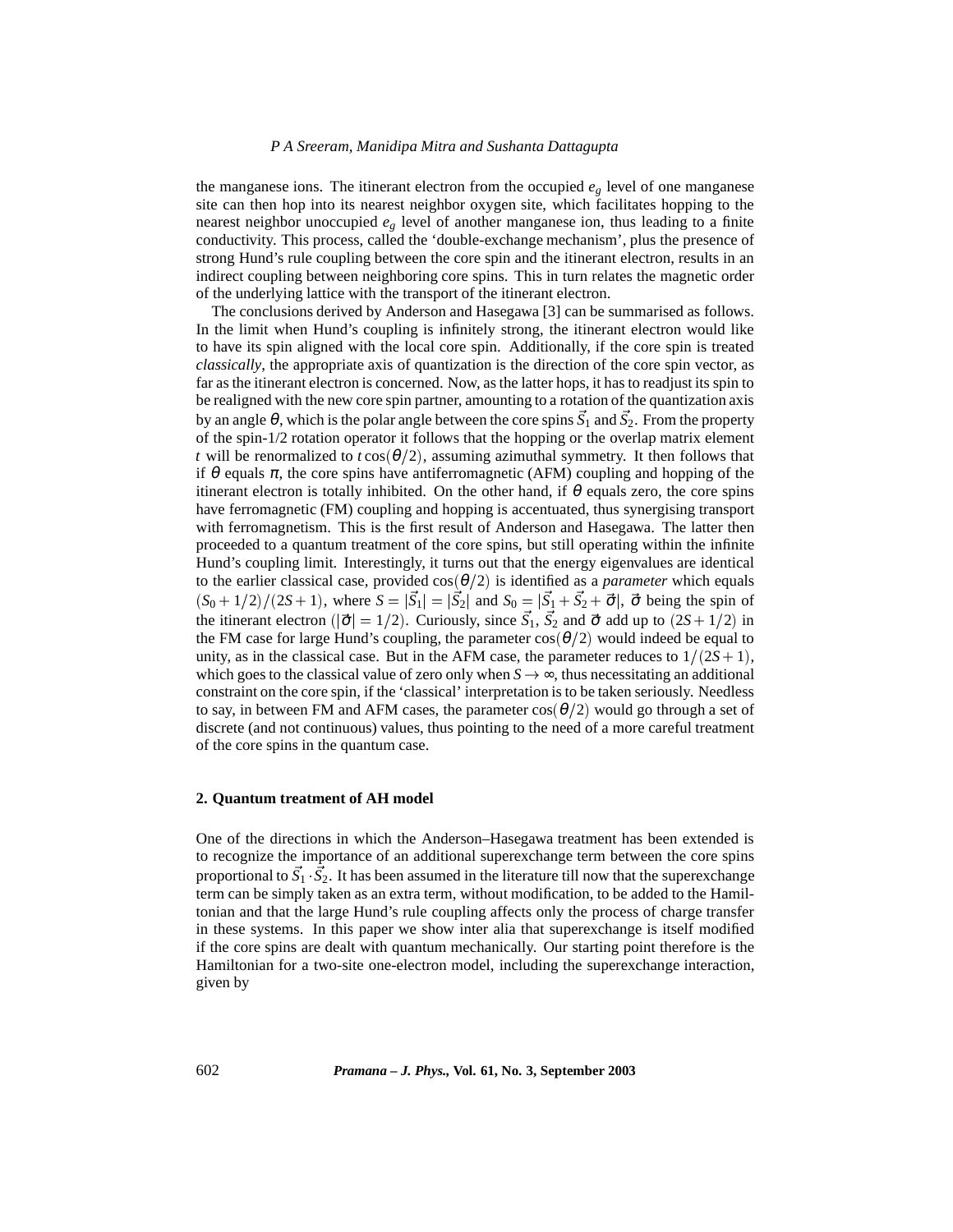*Quantum treatment of the Anderson–Hasegawa model*

$$
H = -t\sum_{\tau} (c_{1\tau}^{\dagger} c_{2\tau} + \text{h.c.}) - J_{\text{H}} \sum_{i=1}^{2} \vec{S}_{i} \cdot \vec{\sigma}_{i} + J\vec{S}_{1} \cdot \vec{S}_{2}.
$$
 (1)

Here *t* is the hopping matrix element for the itinerant electron between the two sites,  $c^{\dagger}_{i\tau}(c_{i\tau})$ is the creation(annihilation) operator of the itinerant electron at site *i* having spin projection  $\tau$ ,  $J_H$  is the Hund's rule coupling strength,  $\vec{S}_i$  is the core spin at site *i* and  $\vec{\sigma}_i$  is the spin of the itinerant electron at the site *i*. The parameter *J* is the superexchange interaction strength between the core spins in the nearest neighbor sites. For our case we consider  $|\dot{S}_i| = S$ , i.e. the core spins on all the sites are taken to have the same value.

In order to find the ground state of the system we follow the quantum mechanical calculation carried out by Anderson and Hasegawa [3]. We first note that the Hund's rule coupling term, proportional to  $J_H$  is diagonal in the states given by  $|\psi_1^{\pm}\rangle = |S_1, \frac{1}{2}, \frac{1}{2}, \frac{1}{2}, \frac{1}{2}, \frac{1}{2}, \frac{1}{2}, \frac{1}{2}, \frac{1}{2}, \frac{1}{2}, \frac{1}{2}, \frac{1}{2}, \frac{1}{2}, \frac{1}{2}, \frac{1}{2}, \frac{1}{2}, \frac{1}{2}, \frac{1}{2}, \frac{1}{2}, \frac{$  $(S_1 \pm \frac{1}{2}), S_2; S_0, M$  and  $|\psi_2^{\pm}\rangle = |S_1, \frac{1}{2}, S_2, (S_2 \pm \frac{1}{2}); S_0, M\rangle$ , while the hopping part of the Hamiltonian connects these two sets of states, corresponding as it does to a recoupling of the itinerant electron's spin ( $1/2$ ) from the site spin  $S_1$  to  $S_2$  and is thus given by the Wigner 6j (or Racah) coefficient (W) [8]. Here,  $M = S_0^z$ . The superexchange term proportional to *J*, is off-diagonal in the basis states chosen above. However, it is diagonal in the states given by  $|\phi(S')\rangle = |\frac{1}{2}, S_1, S_2, (S')$ ;  $S_0, M\rangle$ , where  $S' = |\vec{S_1} + \vec{S_2}|$ . We can then relate the states  $|\psi_{1,2}^{\pm}\rangle$  to the states  $|\phi(S')\rangle$  through appropriate Racah coefficients again and we find,

$$
|\psi_1^{\pm}\rangle = \sum_{S'} \sqrt{\left[2\left(S_1 \pm \frac{1}{2}\right) + 1\right]} \sqrt{(2S' + 1)} \, W\left(\frac{1}{2}S_1S_0S_2; \left(S_1 \pm \frac{1}{2}\right)S'\right) |\phi(S')\rangle,
$$
  

$$
|\psi_2^{\pm}\rangle = \sum_{S'} \sqrt{\left[2\left(S_2 \pm \frac{1}{2}\right) + 1\right]} \sqrt{(2S' + 1)} \, W\left(\frac{1}{2}S_1S_0S_2; \left(S_2 \pm \frac{1}{2}\right)S'\right) |\phi(S')\rangle.
$$
 (2)

Clearly, since  $S'$  (the total core spin) must couple to the itinerant electron spin to give the total angular momentum  $S_0$ , the only values of *S'* to be summed over are  $S^{\overline{j}} = S_0 + \frac{1}{2}$  and  $S_0 - \frac{1}{2}$ . The particular Racah coefficients which occur (with  $S_1 = S_2 = S$ ), have convenient closed expressions such as,

$$
\begin{aligned} |\psi_1^+\rangle &= \cos(\alpha/2)|\phi(S_0 - \frac{1}{2})\rangle + \sin(\alpha/2)|\phi(S_0 + \frac{1}{2})\rangle, \\ |\psi_1^-\rangle &= -\sin(\alpha/2)|\phi(S_0 - \frac{1}{2})\rangle + \cos(\alpha/2)|\phi(S_0 + \frac{1}{2})\rangle, \end{aligned} \tag{3}
$$

where

$$
\cos(\alpha/2) = \left[\frac{(2S + S_0 + \frac{3}{2})}{2(2S + 1)}\right]^{1/2}.
$$
\n(4)

The relations between  $|\psi_2^{\pm}\rangle$  and  $|\phi(S_0\pm\frac{1}{2})\rangle$  states are the same as those between  $|\psi_1^{\pm}\rangle$  and  $|\phi(S_0 \pm \frac{1}{2})\rangle$ . Note that the expression for cos( $\alpha/2$ ) can be written in terms of cos( $\theta/2$ ), which actually gives the relation between  $\alpha$  and  $\theta$  as  $\alpha = \theta/2$ . Thus the Hamiltonian matrix in the space of  $|\psi_1^{\pm}\rangle$  and  $|\psi_2^{\pm}\rangle$  can be written as follows: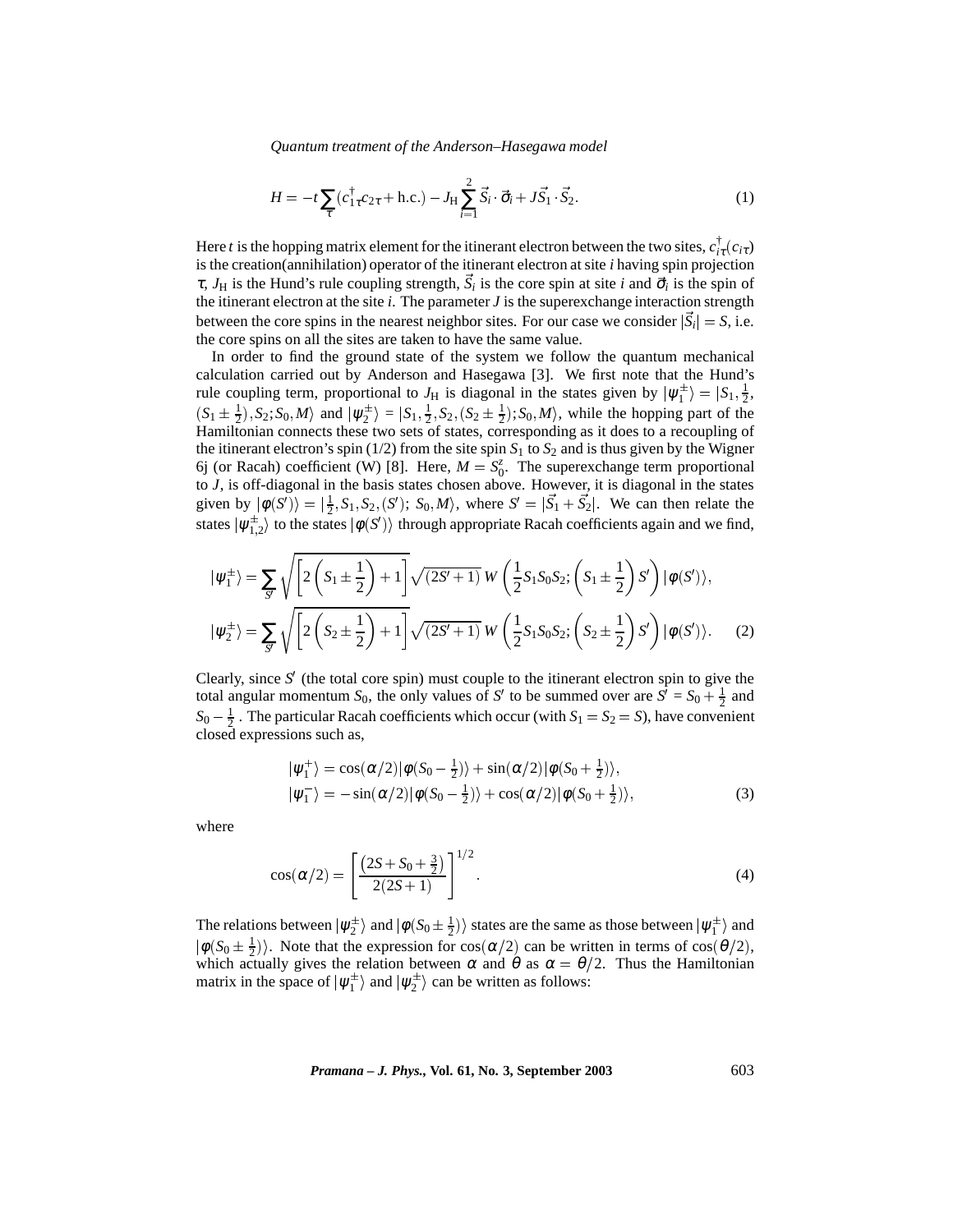*P A Sreeram, Manidipa Mitra and Sushanta Dattagupta*

$$
\begin{pmatrix}\nP_1 & P_2 & -t\cos(\theta/2) & -t\sin(\theta/2) \\
P_2 & P_3 & t\sin(\theta/2) & -t\cos(\theta/2) \\
-t\cos(\theta/2) & t\sin(\theta/2) & P_1 & P_2 \\
-t\sin(\theta/2) & -t\cos(\theta/2) & P_2 & P_3\n\end{pmatrix},
$$
\n(5)

where

$$
P_1 = \frac{J}{2} (R_1 \sin^2(\alpha/2) + R_2 \cos^2(\alpha/2)) - \frac{J_H}{2} S,
$$
  
\n
$$
P_2 = \frac{J}{2} (R_1 - R_2) \cos(\alpha/2) \sin(\alpha/2),
$$
  
\n
$$
P_3 = \frac{J}{2} (R_1 \cos^2(\alpha/2) + R_2 \sin^2(\alpha/2)) + \frac{J_H}{2} (S + 1),
$$
\n(6)

and

$$
R_1 = \left(S_0 + \frac{1}{2}\right) \left(S_0 + \frac{3}{2}\right) - 2S(S+1),
$$
  
\n
$$
R_2 = \left(S_0 - \frac{1}{2}\right) \left(S_0 + \frac{1}{2}\right) - 2S(S+1).
$$
\n(7)

The eigenvalues  $(E)$  of the Hamiltonian matrix are obtained from

$$
2E = \frac{J_H}{2} + K_1(J) \pm \sqrt{4t^2 + K_T^2(J) + K_3^2(J) \pm 4t \cos(\alpha) \sqrt{K_T^2(J) + K_3^2(J)}},
$$
 (8)

where

$$
K_1(J) = J\left[\left(S_0 + \frac{1}{2}\right)^2 - 2S(S+1)\right],
$$
  
\n
$$
K_T(J) = \left[\frac{J_H(2S+1)}{2} + K_2(J)\right],
$$
\n(9)

$$
K_2(J) = J\cos(\alpha)(S_0 + \frac{1}{2}),\tag{10}
$$

$$
K_3(J) = J\sin(\alpha)(S_0 + \frac{1}{2}).
$$
\n(11)

We reiterate that the expression in eq. (8) is valid for arbitrary strength of Hund's rule coupling and arbitrary value of the core spin.

While the exact result of eq. (8) may be of interest in its own right, we examine the limit of large Hund's rule coupling, by expanding the square root term (up to  $O(1/J_{\rm H}))$ . We find that the lowest energy eigenvalue (which corresponds to the itinerant spin being parallel to the core spin) is given by

$$
E_m = -\frac{J_H S}{2} - t \cos(\alpha) + \frac{J}{2} \left[ \bar{S}'(\bar{S}' + 1) - 2S(S + 1) \right] + J \sin^2(\alpha/2) (S_0 + \frac{1}{2}),
$$
\n(12)

where  $\bar{S}' = S_0 - 1/2$ .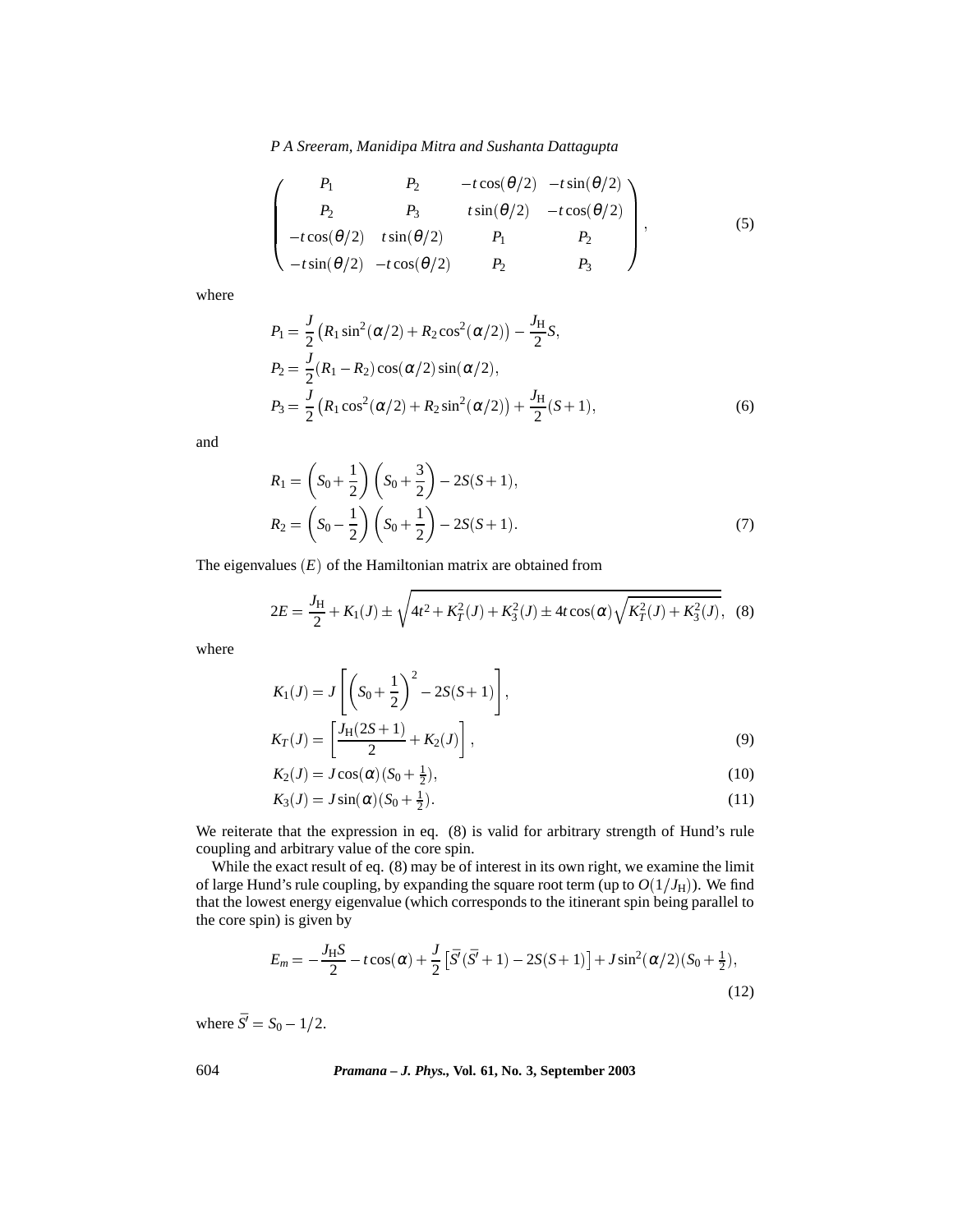#### *Quantum treatment of the Anderson–Hasegawa model*

The first two terms in eq. (12) are the terms obtained by Anderson and Hasegawa. We emphasise once again that the parameter  $cos(\alpha/2)$  takes *discrete* values which depend on the quantum values of the core spins. The third term is the result of the superexchange interaction in the absence of the itinerant electron. The fourth term, a novel one, is purely due to the double-exchange mechanism in the presence of the itinerant electron. The explicit form of this term is given by

$$
\Delta E_J = \frac{J}{2} \frac{2S - \bar{S}'}{2S + 1} (\bar{S}' + 1).
$$
\n(13)

It is to be noted that in the ferromagnetic limit (i.e.  $\bar{S}' = 2S$ )  $\Delta E_J$  vanishes exactly. There are a few important points to be made about ∆*EJ*:

(a) This term arises from a proper quantum mechanical treatment of the Anderson– Hasegawa model in the additional presence of superexchange.

(b) This term vanishes in the absence of the itinerant electron and is proportional to *ni*, where  $n_i$  is the number operator for itinerant electrons at the site *i* whose eigenvalue is taken to be either 1 or 0 in the absence of double occupancy.

(c) At any site *i* the strength of this term depends on 3 spin values: the spin of the itinerant electron on the site  $i(\sigma_i)$ , the core spin at site  $i(S_i)$  and the core spin on the neighboring site  $(S_i)$ , *j* being the neighbor of the site *i*.

(d) This term is proportional to *J*, the strength of superexchange.

The complete effective Hamitonian for the two-site one-electron model can then be written as

$$
H_{12} = \Delta E_J(n_1 + n_2) - t \cos(\theta_{12}/2)(c_1^{\dagger} c_2 + \text{H.C.}) + J\vec{S}_1 \cdot \vec{S}_2,
$$
(14)

where  $n_1$  and  $n_2$  are number operators at site '1' and '2' respectively. Since we restrict our calculation to the single-electron case and the large Hund's rule coupling limit in which the ground state configuration corresponds to the itinerant spin being parallel to the core spin, the spin index  $\tau$  may be omitted without any loss of generality.

The classical limit of the extra term is given by

$$
\Delta E_J^{\text{Cl}} = \frac{J}{2} (2S + 1) \left[ 1 - \cos(\theta/2) \right] \cos(\theta/2),\tag{15}
$$

which goes to zero in both the ferromagnetic as well as the antiferromagnetic limits. Again, we see a clear distinction between the classical and the quantum results in the antiferromagnetic limit. We emphasise that in taking the purely classical expression, one actually loses the effect of the quantum fluctuations which are present in these systems not only because of the fluctuating spins but also due to hopping being correlated with the spins on the lattice.

# **3. Results and conclusion**

In figure 1, we compare the variations of ground state energy with superexchange interaction *J* for a two-site one-electron system using eq. (1) (solid line) (after subtracting out a constant value  $-J_HS/2$ , eq. (14) (solid circle) and eq. (14) excluding the first term – i.e.,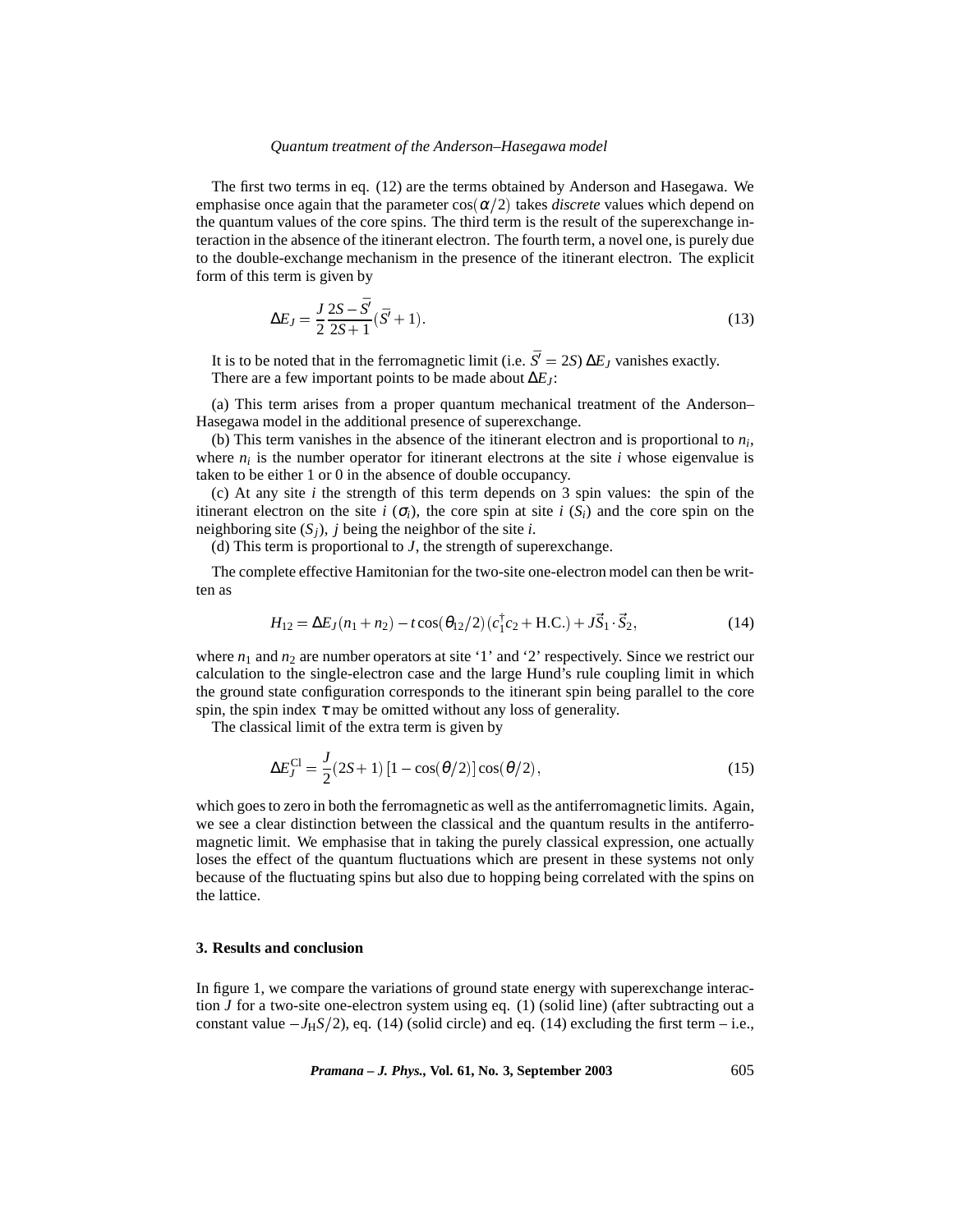

**Figure 1.** Ground state energy for the Anderson–Hasegawa model with superexchange in a two-site one-electron model, calculated by exact diagonalization. The parameter values chosen are as follows:  $t = 1$ ,  $J_H = 10^5$ ,  $S_1 = S_2 = 3/2$ . The solid line represents the solution of eq. (1) after subtracting a constant given by  $-((J_HS)/2)$ , while the solid circle represents the solution of eq. (14) and the dashed line represents the solution of eq. (14) without the quantum correction due to the superexchange interaction.

without the quantum correction due to superexchange interaction (dashed line), by exact diagonalization. Note that the first two curves overlap for the whole range of *J*. For low values of *J*, the ground state energy does not depend on the presence of the extra term. However, as *J* increases, the contribution of the extra term becomes more prominent. This is consistent with our earlier remark about the vanishing of the extra term in the ferromagnetic phase which occurs for low value of *J*. The same reason can be attributed for the decrease in the ground state energy as *J* increases when the system enters the antiferromagnetic phase.

The importance of the extra term is further assesssed by going beyond the two-site case and considering a four-spin cluster. In figure 2 we compare the results from exact diagonalization of the Hamiltonian given by eq. (1) (solid line) on a four-site lattice with one electron and that of the modified Hamiltonian with the extra term (circles) and without the extra term (dashed line). In figure 3 we show a similar plot for four sites and two electrons. Interestingly, in the larger system of four spins, the modified Hamiltonian with the extra term tends to deviate from the exact curve as the value of the superexchange *J* is increased. However, it is to be noted that even in this case, the modified Hamiltonian without the extra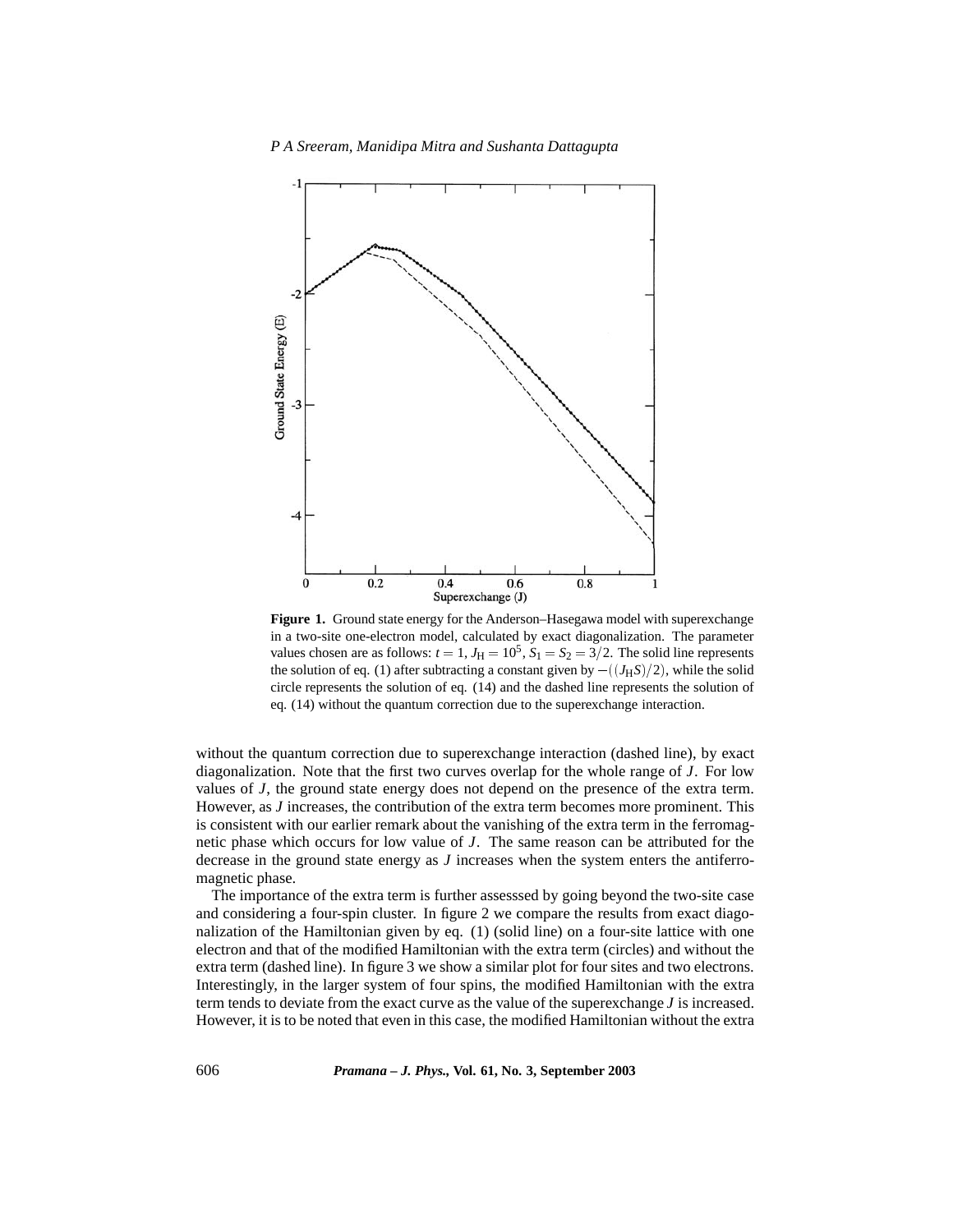*Quantum treatment of the Anderson–Hasegawa model*



**Figure 2.** Ground state energy for the Anderson–Hasegawa model with superexchange in a four-site one-electron model, calculated by exact diagonalization. The parameter values chosen are as follows:  $t = 1$ ,  $J_H = 10^5$ ,  $S_1 = S_2 = 3/2$ . The solid line represents the solution of eq. (1) after subtracting a constant given by  $-((J_HS)/2)$ , while the solid circle represents the solution of eq. (14) and the dashed line represents the solution of eq. (14) without the quantum correction due to the superexchange interaction.

term gives a much poorer fit to the exact curve. We conjecture that unlike the two-site case, in a larger lattice the hopping of the electron from one site to another will be correlated not only to core spins of the sites between which it hops, but also to the neighbors. Hence the term in eq. (14) cannot be adapted directly from the two-site case into the four-site case. This is further indicated by the fact that a simple addition of the extra term leads to an overestimation of the ground state energy. Thus, what the quantum corrections are in the multisite, multielectron case require further analysis.

In conclusion, we reiterate that the two-site, single-electron, double exchange model is the simplest basic framework for interpreting a large number of fascinating properties of rare-earth manganites. While Anderson and Hasegawa did provide a quantum solution to the model, especially in the limit of large Hund's rule coupling, subsequent authors seem to have gone ahead in a somewhat cavalier fashion about the classical limit of the core spins. However, as the value of the core spins in most studied CMR systems is indeed finite – three-halves for manganese – we felt the need of delineating the quantum versus classical effects. The quantum effects are expected to be particularly important for properties associated with polaron induced hopping [9] and thermal heat capacity [10].

Finally, we would like to add that the Anderson–Hasegawa model, though almost fifty years old, is able to capture all the crucial features of the double-exchange mechanism,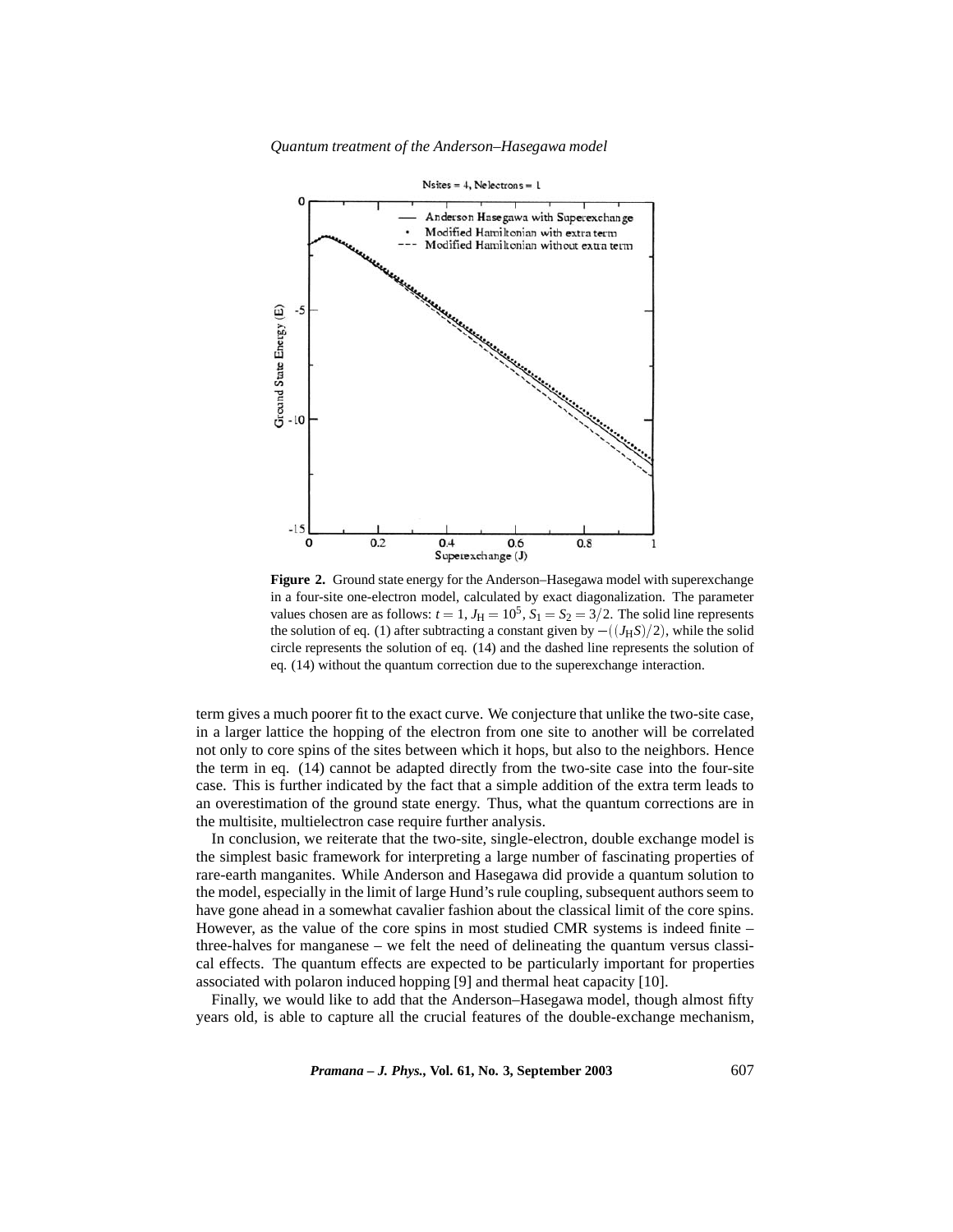

**Figure 3.** Ground state energy for the Anderson–Hasegawa model with superexchange in a four-site two-electron model, calculated by exact diagonalization. The parameter values chosen are as follows:  $t = 1$ ,  $J_H = 10^5$ ,  $S_1 = S_2 = 3/2$ . The solid line represents the solution of eq. (1) after subtracting a constant given by  $-((J_HS)/2)$ , while the solid circle represents the solution of eq. (14) and the dashed line represents the solution of eq. (14) without the quantum correction due to the superexchange interaction.

originally proposed by Zener. The model is restricted to just two sites but the limitation should not be too serious when the electron hopping, influenced by thermal fluctuations, lattice distortions, phonon effects and other interactions, is expected to be incoherent. Incoherent hopping, albeit quantum in nature, is quite distinct from coherent band-like propagation, and approximately follows a Markovian process as far as the quantum diffusion of the electron is concerned. For a Markovian process only the pre-hopping and post-hopping sites matter. Therefore, the two-site abstraction of the underlying three-dimensional lattice provides the simplest paradigm which can be exploited for analyzing a variety of phenomena which are of current interest in manganites. Indeed this is what has motivated us to carefully reexamine the exact quantum solution of the Anderson–Hasegawa model, for realistic values of the core spins.

## **Acknowledgements**

The authors are deeply grateful to Prof. B Dutta Roy for very helpful discussions on the Racah algebra for the Anderson–Hasegawa model.